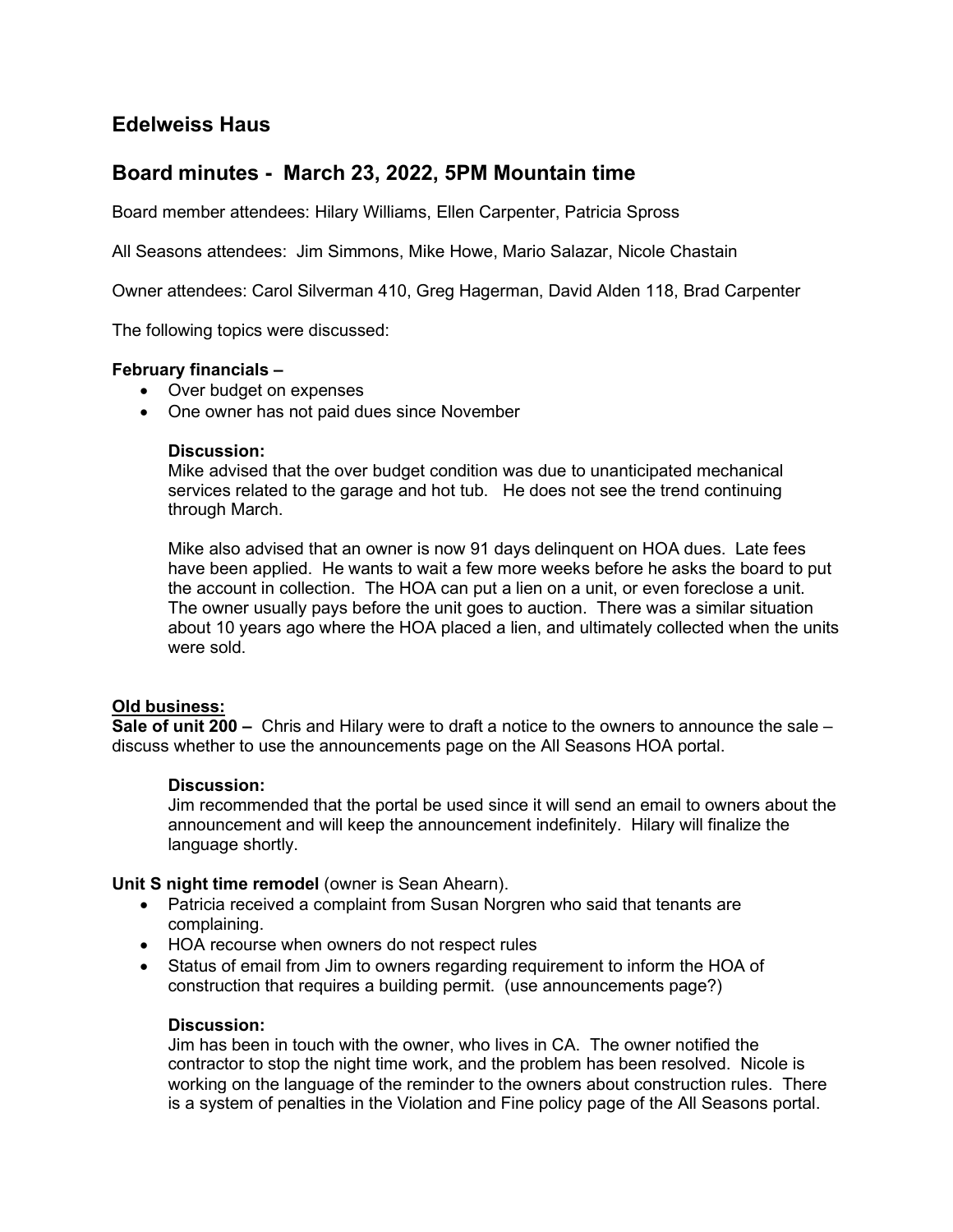(Note: did not find them on the portal; submitted a request that they be created and submitted for board approval.)

#### Hot tub jets – repair of timer

#### Discussion:

Mario has ordered the part and will repair when it arrives

## Status of third party reserve fund study.

## Discussion:

Jim has sent out 3 Requests for proposal to firms that do this type of work. He will make a recommendation once the third proposal arrives.

## Bilingual signs and better internet connection –

#### Discussion:

Carol Silverman wanted to know the status of these issues which she raised at an earlier meeting. Jim is working with his Marketing Department on the signs, and the internet issue is on his Spring project list.

## Lock on stairwell door in garage in C building-

## Discussion:

Ellen and Brad Carpenter wanted to know the status of the change to the door hardware so that the door will latch, but not lock. Right now, the door locks, preventing folks from using those stairs to climb back up. Mario asked some clarifying questions and will address with Park City Lock.

## New business:

Trash on balcony and construction noise– unit C in building C. Two complaints were escalated by an owner to Patricia.

## Discussion:

Mario was unaware and will investigate.

C building unit – loud knocking sound in water system.

#### Discussion:

Jim advised the group that he has been working with a new C building owner who is quite concerned because Air B&B is threatening to de-list his unit unless the problem is fixed. Jim has had 2 contractors look at the issue, including the original plumber. The problem occurs when temperatures drop and the heat can't circulate properly. One contractor, PC Mechanical, thinks that a different type of zone valve is required. Brad in unit O agreed that the knocking is very loud, prompting him on occasion to take the panel off in the bathroom and turn off the valve.